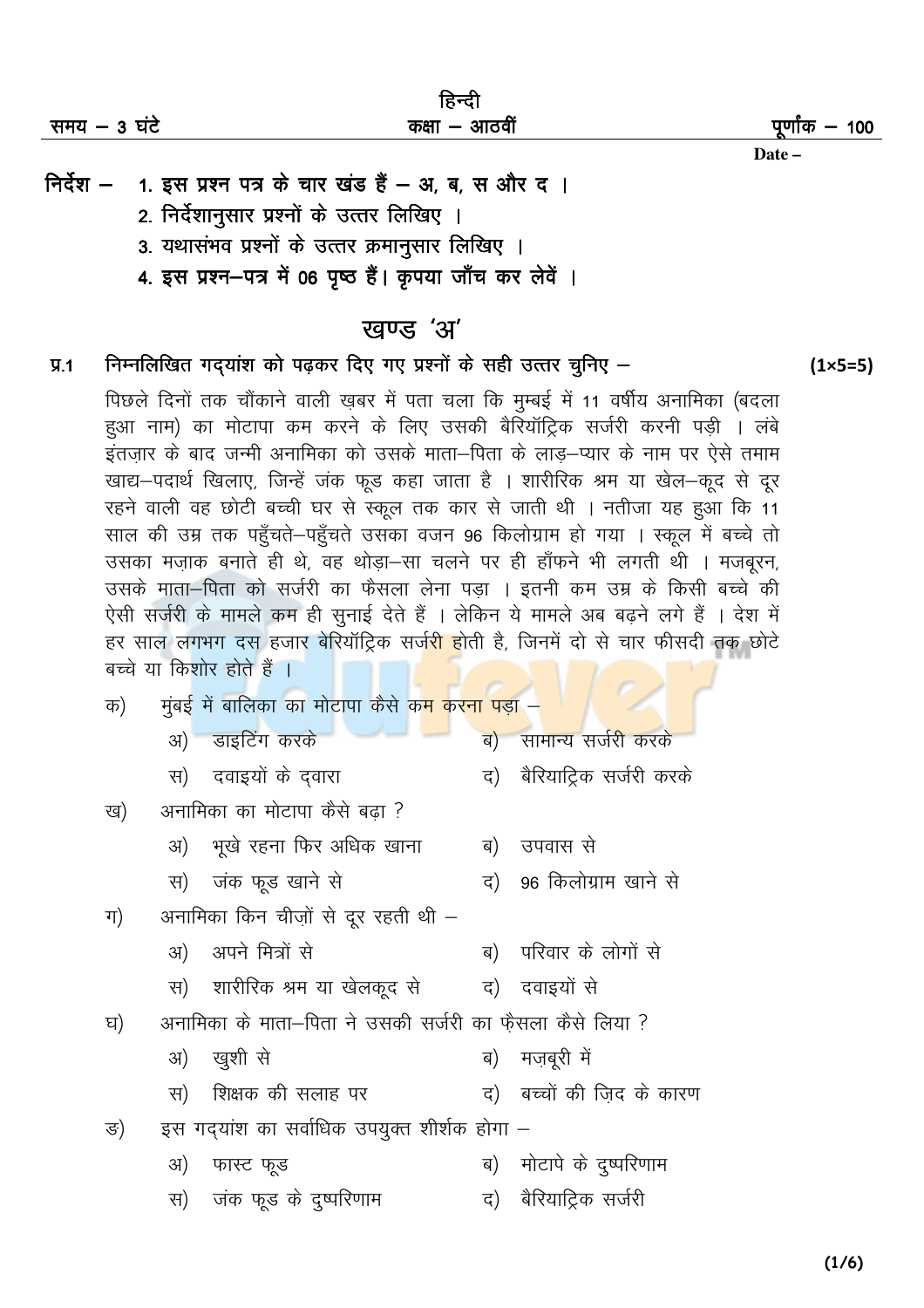#### निम्नलिखित पदुयांश को पढ़कर पूछे गए प्रश्नों के उचित उत्तर चुनिए - $\Psi$ .2

मंगल ग्रह की सतह पर पहले से मौजूद सबसे ज्यादा चर्चित अमेरिकी रोलर यान 'क्यूरियोसिटी' की लागत दो अरब अमेरिकी डॉलर से भी ज्यादा रही थी । जबकि भारत मंगलयान प्रति भारतीय ४ रुपये से कम कीमत के साथ विश्व का अब तक का सबसे सस्ता अंतर—ग्रही मिशन है । इसके निर्माण मूल्य को निम्न रखने हेतु बहुत अधिक महँगे विदेशी पुर्जों एवं उपकरणों के स्थान पर स्वदेशी पुर्जों का उपयोग किया गया है। मंगलयान एवं पीएसएलवी—सी २५ के कुछ समीक्षात्मक घटक 'तरल प्रणोदन व्यवस्था केन्द्र' विक्रम सारा भाई अंतरिक्ष केन्द्र एवं 'इसरो' की 'जड़त्वीय व्यवस्था इकाई' में निर्मित किये गये थे ।

'इसरो' के प्रेक्षपण अधिकार बोर्ड ने प्रक्षेपण पूर्व सफल अभ्यासों के बाद 'मार्स ऑर्बिटर मिशन' के प्रक्षेपण के लिये १ नवंबर २०१३ को मंजूरी दी थी तथा ५ नवंबर २०१३ को इसे लॉन्च किया गया था । एक छोटी कार के आकार के १३५० किलो के मंगलयान मिशन की खास बात यह थी कि इसे भारत में ही विकसित पीएसएलवी एक्स एल सी—२५ रॉकेट से लॉन्च किया गया था । यह रॉकेट ४४४ मीटर लंबा था, अर्थात् १५ मंजिला इमारत के बराबर था ।

- मंगल ग्रह की सतह पर कौन-सा अमेरिकी रोलर यान पहले से था ? क)
	- अमेरिकी मंगलयान  $3I)$ ब) ए.डी.
		- स) क्युरियोसिटी द) क्युरुपए सेरकम
- भारतीय मंगलयान की कीमन प्रति भारतीय कितनी है ? ख)
	- अ) 4 सौ रुपए से कम ब) 3 सौ रुपए स) 4 सौ रुपए द) 4 रुपए से कम
- 'जड़त्वीय व्यवस्था इकाई' कहाँ है ? ग)
	- अ) अमेरिका में ब) अंतरिक्ष में स) इसरो में द) पी एस एल वी में
- भारतीय मंगलयान कब लॉन्च किया गया था ? घ)
- अ) 15 मई 2014 ब) 1 नवंबर 2013 5 नवंबर 2014 5 नवंबर 2013 रन) द) प्रक्षेपित रॉकेट कितना लंबा था ? ङ) 444 मीटर  $3I)$ ब) 1350 मीटर
	- 25 मीटर 2013 मीटर स) द)
- निम्नलिखित काव्यांश को पढ़कर पूछे गए प्रश्नों के सही उत्तर चुनिए - $\Psi$ <sub>3</sub> तुम बना सकोगे भुतल का इतिहास नया

मैं गिरे हुओं को बढ़कर गले लगाऊँगा । क्यों नीच, ऊँच, कुल, जाति, रंग का भेद–भाव मैं रुढिवाद का कल्मष महल ढहाऊँगा ।। तुम बढा सकोगे कदम ज्वलित अंगारों पर मैं काँटों पर बिंधते–बिंधते बढ जाऊँगा ।

тм

 $(1 \times 5 = 5)$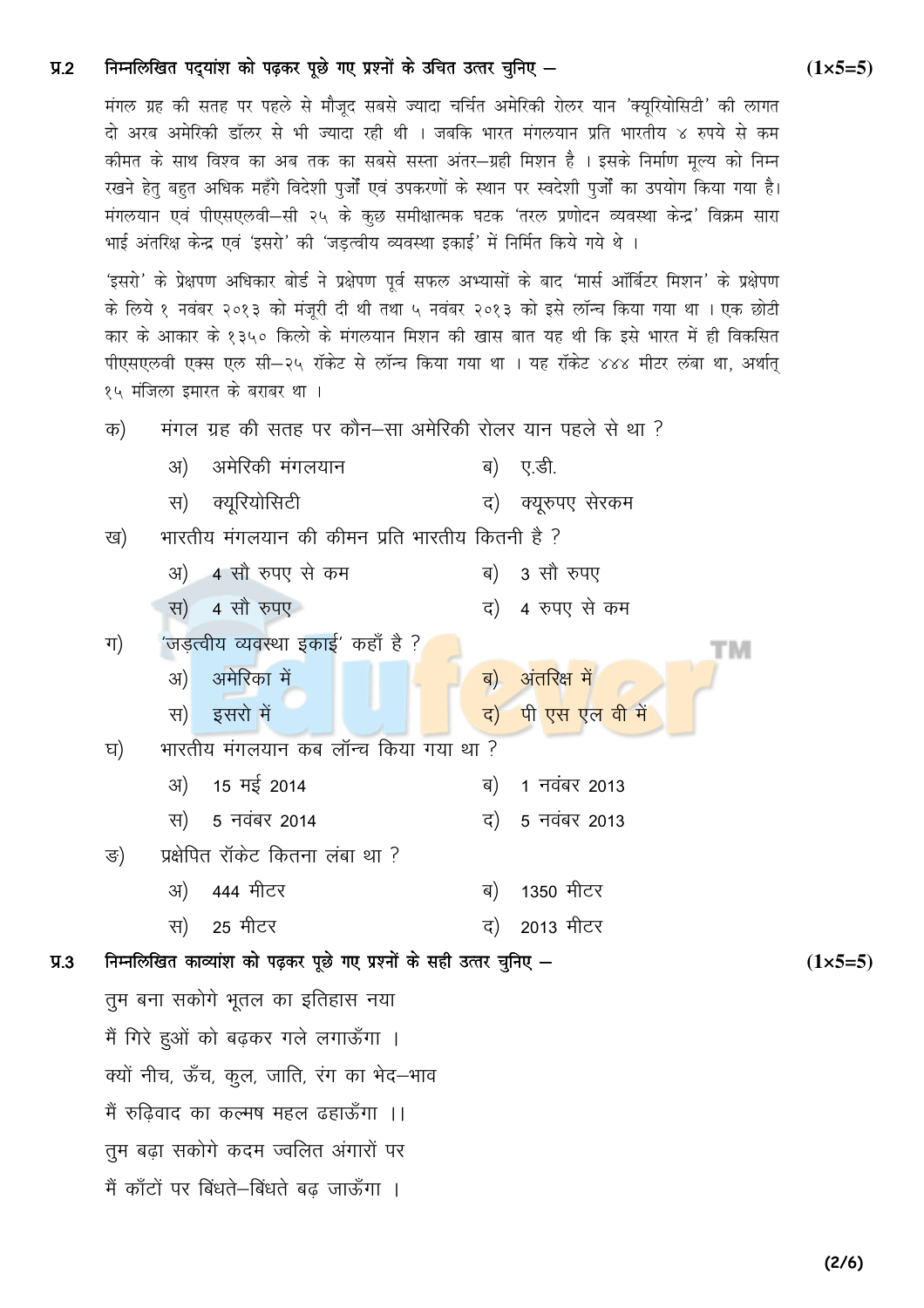सागर की विस्तृत छाती पर हो ज्वार नया मैं कूद स्वयं पतवार हाथ में थामूँगा ।। है अगर तुम्हें यह भूख मुझे भी जीना है तो आओ मेरे साथ नींव में गड जाओ । ऊपर से निर्मित होना है आनंद महल मरत-मरते भी दुनिया में कुछ कर जाओ ।। कवि भूतल का नया इतिहास कैसे बनाएगा ? क) नीच, ऊँच, कुल, जाति, रंग—भेद नीच, ऊँच, कुल, जातिक को ब) 31) मिटाकर व गिरे हुओं को गले बढाकर लगाकर स) भेदभाव मिटाकर दुनिया में आनंद से रहते हुए द) रुढिवादी महल कैसे ढहाया जाए ? ख) अ) जाति भेदभाव से रंग भेदभाव से ब) स) पुरानी मान्यताओं पर रहकर द) पुरानी परंपरा छोडकर 'नींव में गड जाना' से क्या तात्पर्य है ? ग) महल को खड़ा करना  $3I)$ त्याग–बलिदान करना ब) जीने के लिए लडना  $(F<sub>F</sub>)$ द) पतवार को थामना देश और समाज के कल्याण के लिए किन चुनौतियों से लडना होता है ? घ)  $3I)$ सबको एक साथ लेकर चलन<mark>ा</mark> ब) सभी के हित साधने тм ऊँच, नीच, जाति, रंग भेद आ<mark>द</mark>ि <mark>अपने हितों को लेकर चल</mark>ना रन) द) काव्यांश का संदेश है – ङ) आनंद महल बनाना अ) महल नष्ट करना ब) समदर्शी भाव से नव—निर्माण करना कूछ नाव चलाना द) रन) निम्नलिखित काव्यांश को पढ़कर पूछे गए प्रश्नों के सही उत्तर चुनिए - $\Psi$ .4  $(1 \times 5 = 5)$ सच हम नहीं सच तुम नहीं सच है महज संघर्ष ही संघर्ष से हटकर जिए तो क्या जिए हम या कि तुम जो नत हुआ वह मृत हुआ ज्यों वृंत से झरकर कुसुम जो लक्ष्य भूल रुका नहीं जिसने प्रणय पाथेय माना जीत उसकी ही रही सच हम नहीं सच तुम नहीं जिसने प्रणय पाथेय माना जीत उसकी ही रही ऐसा करो जिससे न प्राणों में कहीं जडता रहे जो है जहाँ चुपचाप अपने आप से लड़ता रहे जो भी परिस्थितियाँ मिलें, काँटें चुभें, कलियाँ खिलें हारे नहीं इंसान, है संदेश जीवन का यही सच हम नहीं सच तुम नहीं

 $(3/6)$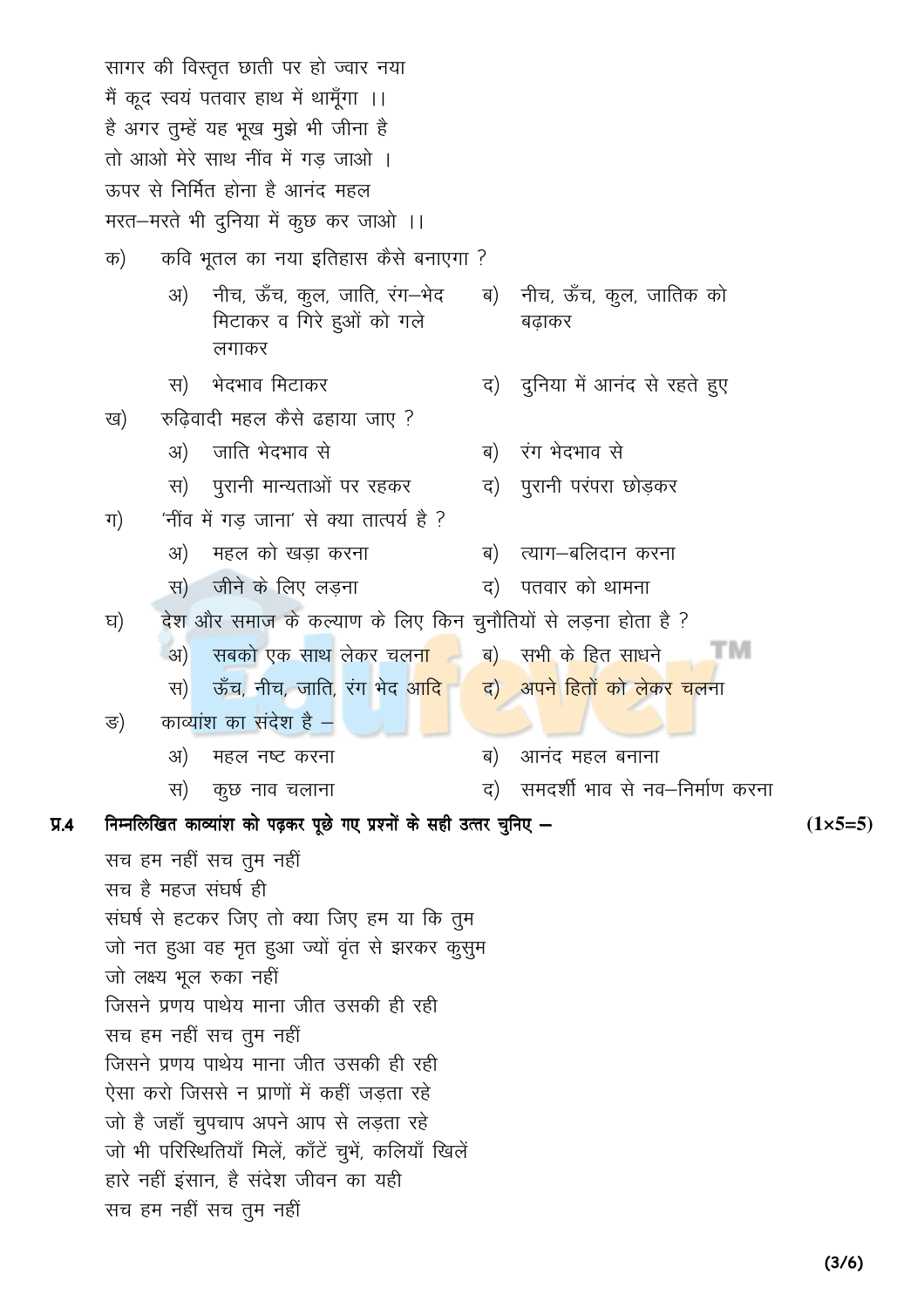|           | क) | जो संघर्ष करने से पीछे हट गया, उसका जीवन किसके समान माना गया है ?            |                    |  |  |  |  |
|-----------|----|------------------------------------------------------------------------------|--------------------|--|--|--|--|
|           |    | सबसे अच्छा<br>ब) मरे हुए के समान<br>अ)                                       |                    |  |  |  |  |
|           |    | पशुओं के समान<br>द) फूलों के समान<br>स)                                      |                    |  |  |  |  |
|           | ख) | कविता में क्या प्रेरणा दी गई है ?                                            |                    |  |  |  |  |
|           |    | आराम से काम करने की<br>निरंतर संघर्ष करते रहने की<br>अ)<br>ब)                |                    |  |  |  |  |
|           |    | सबका मान करने की<br>सदा खुश रहने की<br>रन)<br>द)                             |                    |  |  |  |  |
|           | ग) | जीत किसको मिलती है ?                                                         |                    |  |  |  |  |
|           |    | जो काम करता रहा<br>जो रुकता हुआ चलता रहा<br>अ)<br>ब)                         |                    |  |  |  |  |
|           |    | जिसने लक्ष्य को मिलन का रास्ता बना लिया<br>जो हँसता हुआ चलता रहा<br>द)<br>स) |                    |  |  |  |  |
|           | घ) | जीवन का क्या संदेश दिया गया है ?                                             |                    |  |  |  |  |
|           |    | निरंतर चलते रहना चाहिए<br>ब) मनुष्य को सबकी सहायता करनी चाहिए<br>अ)          |                    |  |  |  |  |
|           |    | मनुष्य को उदास नहीं होना चाहिए) द) मनुष्य को कभी हारना नहीं चाहिए<br>रन)     |                    |  |  |  |  |
|           | ङ) | काव्यांश का उपयुक्त शीर्षक क्या होगा –                                       |                    |  |  |  |  |
|           |    | सच है महज संघर्ष ही<br>अ)<br>ब)<br>सच                                        |                    |  |  |  |  |
|           |    | सच्ची जीत<br>सच्चा संघर्ष<br>स)<br>द)                                        |                    |  |  |  |  |
|           |    | खण्ड 'ब'                                                                     |                    |  |  |  |  |
| $\Pi.5$   | क) | विलोम शब्द लिखिए – अ) अनिवार्य ब) उदार                                       | $(1 \times 2=2)$   |  |  |  |  |
|           | ख) | TΜ<br>निम्नलिखित श्रुतिसम भिन्नार्थक शब् <mark>दों के</mark> अर्थ लिखिए –    | $(1 \times 2=2)$   |  |  |  |  |
|           |    | ब) <mark>निर्धन व निधन</mark><br>अ) ग्रह व गृह                               |                    |  |  |  |  |
| $\Psi$ .6 | क) | निम्नलिखित अनेक शब्दों के लिए एक शब्द लिखिए –                                | $(1 \times 2 = 2)$ |  |  |  |  |
|           |    | जो कम जानता हो      ब)  जो बात पहले कभी न हुई हो<br>अ)                       |                    |  |  |  |  |
|           | ख) | निम्नलिखित वाक्यों को पढ़कर काल पहचानकर लिखिए –                              | $(1 \times 2=2)$   |  |  |  |  |
|           |    | अ) आया बच्चे नहला चुकी है ।    ब)  माँ आ रही होंगी ।                         |                    |  |  |  |  |
| $\Pi.7$   | क) | रेखांकित पदों का पद परिचय लिखिए –                                            | $(1 \times 2 = 2)$ |  |  |  |  |
|           |    | राधिका बहुत धार्मिक है ।                                                     |                    |  |  |  |  |
|           | ख) | निम्नलिखित वाक्य में उद्देश्य और विधेय अलग—अलग करके लिखिए —                  | $(1 \times 2=2)$   |  |  |  |  |
|           |    | अ) सफेद घोड़ा सरपट दौड़ रहा है ।                                             |                    |  |  |  |  |
|           |    | ब) चिड़ियों ने दाने चुग लिए ।                                                |                    |  |  |  |  |
| $\Psi$ .8 |    | क) रचना के आधार पर वाक्य भेद लिखिए –                                         | $(1 \times 2 = 2)$ |  |  |  |  |
|           |    | अ) महात्मा गांधी हमारे राष्ट्रपिता हैं ।                                     |                    |  |  |  |  |
|           |    | ब) सीता ने कार्य समाप्त किया और खेलने चली गई ।                               |                    |  |  |  |  |
|           | ख) | निम्नलिखित वाक्यों में वाच्य पहचानकर लिखिए –                                 | $(1 \times 2 = 2)$ |  |  |  |  |
|           |    | क) पक्षी आकाश में उड़ते हैं ।                                                |                    |  |  |  |  |
|           |    | ख) राधा से पढ़ा नहीं जाता ।                                                  |                    |  |  |  |  |

 $(4/6)$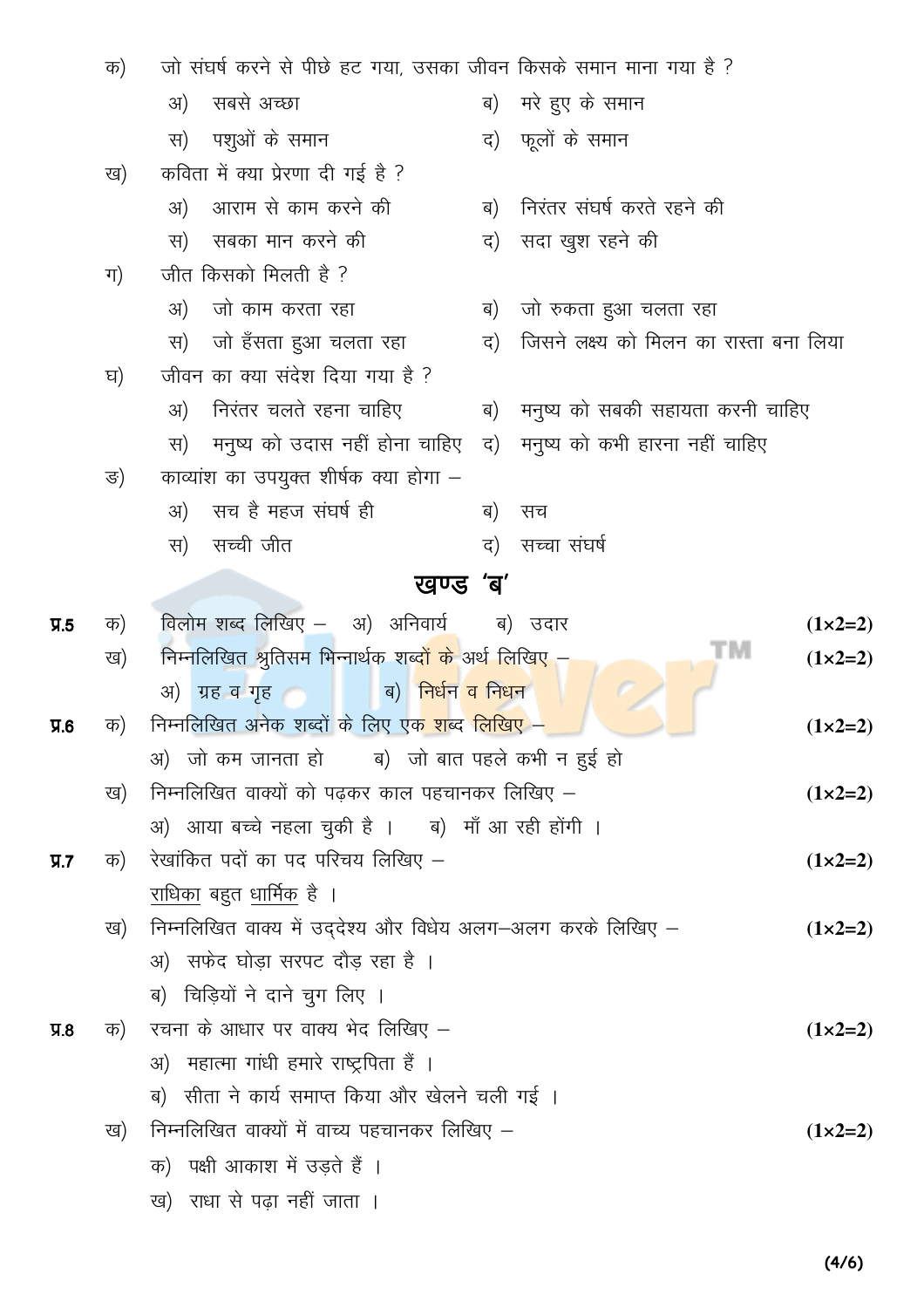- निम्नलिखित पंक्तियों में अलंकार–भेद लिखिए  $\Psi$ .9 क)
	- अ) जितने तुमने तारे, उतने नहीं गगन में तारे ।
	- ब) युग-युग प्रतिदिन प्रतिक्षण प्रतिपल ।
	- अकर्मक तथा सकर्मक क्रिया में उदाहरण सहित अंतर स्पष्ट कीजिए । ख)  $(2)$
- क्या घर के बच्चों से माता-पिता को घरेलू या अन्य कार्य कराना चाहिए ? अपने उत्तर क)  $\Pi$ .10  $(5)$ के समर्थन में पाँच तर्क लिखिए ।
	- उच्च–पदों पर पहुँचकर लोग अपने रिश्तेदारों और मित्रों को भुलकर उनसे नजरें फेरने ख)  $(5)$ लगते हैं ? आपकें विचार में यह उचित है या अनुचित ? लगभग 80 शब्दों में अपने विचार लिखिए ।

# खण्ड 'स'

# निम्नलिखित गद्यांश को पढ़कर पूछे गए प्रश्नों के उत्तर लिखिए –  $\Pi$ .11

जी, जनाब ! सोलहवीं शताब्दी की बात है । बादशाह हमायूँ शेरशाह से हारकर भागा था और सिंध के रेगिस्तान में मारा—मारा फिर रहा था । एक अवसर पर प्यास से उसकी जान निकल रही थी । उस समय एक ब्राह्मण ने इसी लोटे से पानी पिलाकर उसकी जान बचाई थी । हुमायूँ के बाद अकबर ने उस ब्राह्मण का पता लगाकर उससे इस लोटे को ले लिया और इसके बदले में उसे इसकी प्रकार के दस सोने के लोटे प्रदान किए । यह लोटा सम्राट अकबर को बहुत प्यारा था । इसी से इसका नाम अकबरी लोटा पड़ा । वह बराबर इसी से TM वजू करता था । सन् 57 तक इसके शाही <mark>घराने</mark> में रहने का पता है ।

- बादशाह हमायूँ किससे हारा था ? क)
- बादशाह की जान कहाँ व क्यों निकल रही थी ? ख)
- अकबर ने ब्राह्मण को लोटे के बदले क्या ईनाम दिया ? ग)
- इस लोटे को 'अकबरी लोटा' क्यों कहा गया ? घ)
- निम्नलिखित शब्दों के अर्थ लिखिए ङ) वज्, शाही

### निम्नलिखित प्रश्नों के उत्तर लिखिए –  $\P$  12

- ओस की बूँद क्रोध व घृणा से क्यों काँप उठी ? क)
- बाज के लिए लहरों ने गीत क्यों गाया था ? ख)
- दर्जी ने गवरइया की टोपी पर फँदने क्यों जड़ दिए ? ग)
- बिलवासी मिश्र ने लाला झाऊलाल को देने के लिए रुपयों का प्रबंध कैसे किया ? घ)
- 'साईकिल आंदोलन' से पुड्कोट्टई की महिलाओं के जीवन में क्या बदलाव आए ? ङ)

### निम्नलिखित पदयांश को पढ़कर पूछे गए प्रश्नों के उत्तर लिखिए –  $\P$ .13

मैया कबहिं बढैगी चोटी ?

किती बार मोहि दूध पियत भई, यह अजहूँ है छोटी ।

 $(1 \times 5 = 5)$ 

 $(2 \times 5 = 10)$ 

 $(1 \times 2 = 2)$ 

 $(1 \times 5 = 5)$